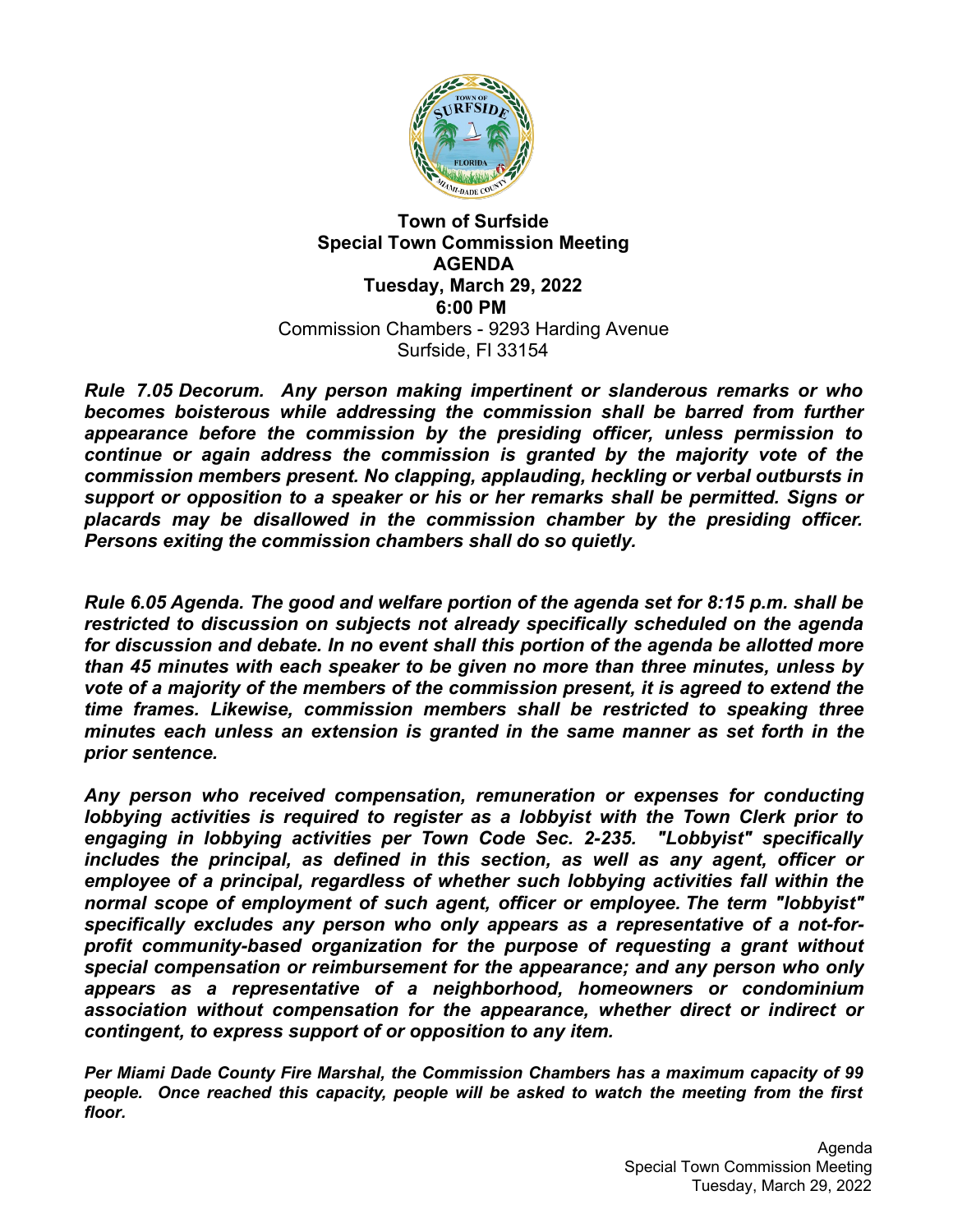# **1. Opening**

- **A. Call to Order**
- **B. Roll Call of Members**
- **C. Mayor and Commission Remark** Mayor Shlomo Danzinger

# **2. Mayor, Commission and Staff Communications**

**A. Champlain Towers South Site Temporary Signage** - Shlomo Danzinger, Mayor

For the Town of Surfside to collaborate with the Court-appointed Receiver for the Site, Michael Goldberg, in the design and placement of temporary signage at the Champlain Towers South site. The temporary memorial signage should include the names of the 98 souls tragically lost on June 24th. The suggested signage would be in the form of a printed mesh fence banner to replace portions of the standard green mesh covering the fencing on the west side of the Site facing Collins Avenue. The requested direction is for the Manager to present design options and costs to the Commission for approval at the regularly scheduled meeting on April 12th, 2022 for immediate implementation. The Town is to coordinate with the Court-appointed Receiver for approval of the placement of the banner.

[CTS-site-01-before.JPG](https://legistarweb-production.s3.amazonaws.com/uploads/attachment/pdf/1299897/CTS-site-01-before.pdf) [CTS-site-02-after.jpg](https://legistarweb-production.s3.amazonaws.com/uploads/attachment/pdf/1299898/CTS-site-02-after.pdf) [CTS-site-03-SAMPLE-signage.jpg](https://legistarweb-production.s3.amazonaws.com/uploads/attachment/pdf/1299899/CTS-site-03-SAMPLE-signage.pdf)

### **B. Champlain Towers South Anniversary Event** - Shlomo Danzinger, Mayor

The recommendation is to create a special committee under the Town Manager who will be responsible for the planning and coordination of the special event commemorating the first anniversary of the Champlain Towers South collapse. The committee will discuss and consider ideas brought forth before the committee for the planning of the venue. The committee should be comprised primarily of family members of the victims to ensure their ideas are at the forefront of the decisionmaking process. The committee should also include a few strategic personnel who can better facilitate the implementation of the coordinated event. The committee is to meet weekly or bi-weekly, as time is of the essence, and provide status reports to the Manager. The Manager should send the Commission weekly reports as to the updates of the event planning. The committee should have an event venue and details for approval by the commission at the May 10, 2022 Commission meeting.